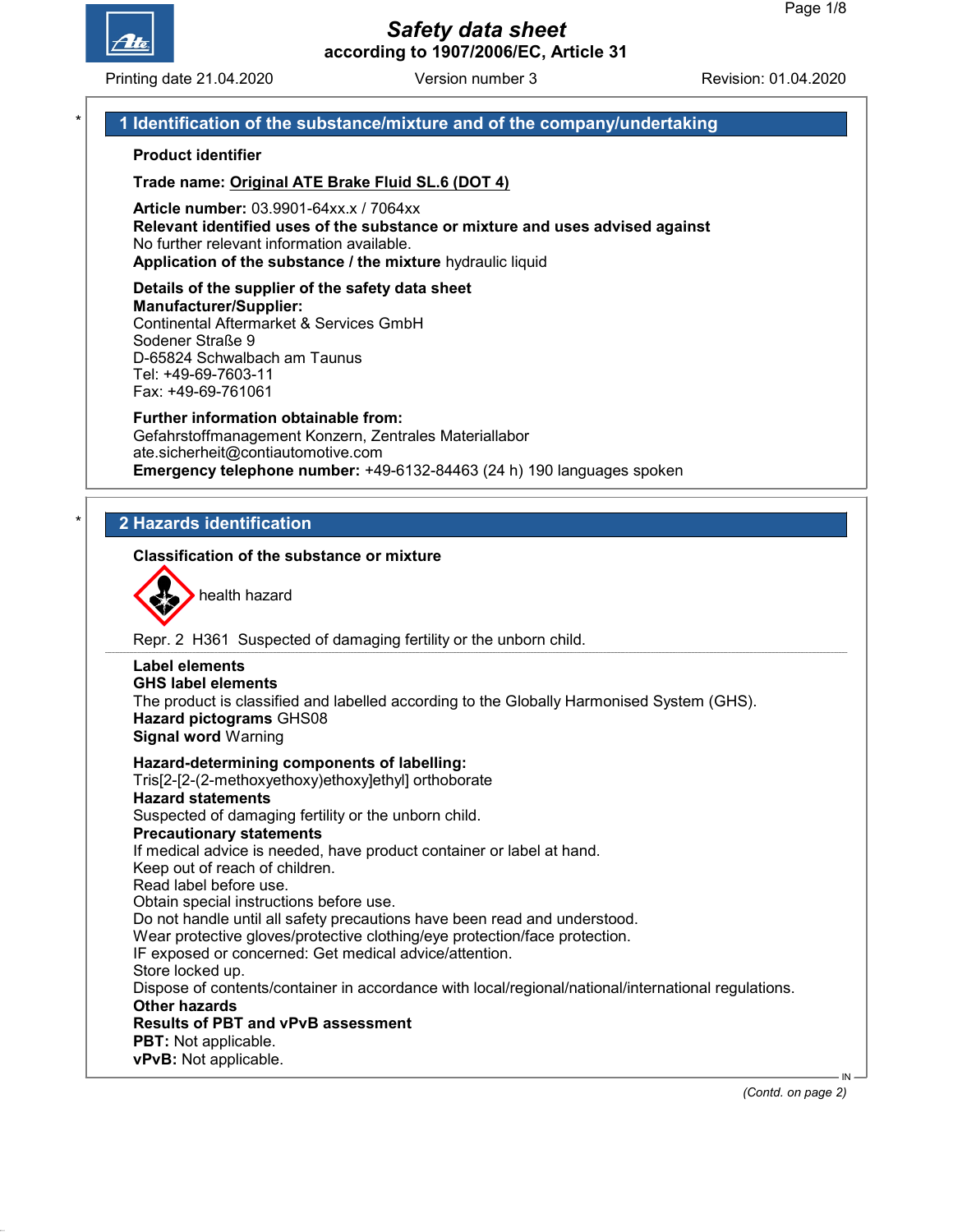

Printing date 21.04.2020 **Revision: 01.04.2020** Version number 3 Revision: 01.04.2020

### Trade name: Original ATE Brake Fluid SL.6 (DOT 4)

(Contd. of page 1)

## 3 Composition/information on ingredients

#### Chemical characterisation: Mixtures

Description: Mixture of substances listed below with nonhazardous additions.

| Dangerous components: |                                                                                                   |           |  |
|-----------------------|---------------------------------------------------------------------------------------------------|-----------|--|
|                       | 30989-05-0 Tris[2-[2-(2-methoxyethoxy)ethoxy]ethyl] orthoborate                                   | ≥30-≤50%  |  |
|                       | Repr. 2, H361                                                                                     |           |  |
|                       | Reaction mass of 2-(2-(2-butoxyethoxy)ethoxy)ethanol and 3,6,9,12-<br>tetraoxahexadecan-1-ol      | ≥2.5-≤10% |  |
|                       | Eye Dam. 1, H318; Acute Tox. 5, H313<br>Specific concentration limits: Eye Dam. 1; H318: C ≥ 30 % |           |  |
|                       | Eye Irrit. 2; H319: 20 % $\leq$ C < 30 %                                                          |           |  |
|                       | 110-97-4 $ 1,1$ -iminodipropan-2-ol                                                               | ≤2%       |  |
|                       | Eye Irrit. 2, H319                                                                                |           |  |
|                       | Additional information: Far the wording of the listed because phresses refer to eastign 10        |           |  |

Additional information: For the wording of the listed hazard phrases refer to section 16.

## 4 First aid measures

### Description of first aid measures

General information: Remove contaminated clothes and shoes immediately.

After inhalation: Supply fresh air; consult doctor in case of complaints.

After skin contact: Immediately wash with water and soap and rinse thoroughly.

After eye contact: Rinse opened eye for several minutes under running water. Then consult a doctor. After swallowing: Call a doctor immediately.

Information for doctor:

Most important symptoms and effects, both acute and delayed

No further relevant information available.

Indication of any immediate medical attention and special treatment needed No further relevant information available.

## **5 Firefighting measures**

#### Extinguishing media

#### Suitable extinguishing agents:

CO2, extinguishing powder or water spray. Fight larger fires with water spray or alcohol resistant foam. Use fire extinguishing methods suitable to surrounding conditions.

Special hazards arising from the substance or mixture

May be released in case of fire: CO, CO2, NOx.

## Advice for firefighters

#### Protective equipment:

Wear self-contained respiratory protective device.

Do not inhale explosion gases or combustion gases.

### Additional information

Collect contaminated fire fighting water separately. It must not enter the sewage system.

## **6 Accidental release measures**

#### Personal precautions, protective equipment and emergency procedures

Wear protective equipment. Keep unprotected persons away. Ensure adequate ventilation

(Contd. on page 3)

IN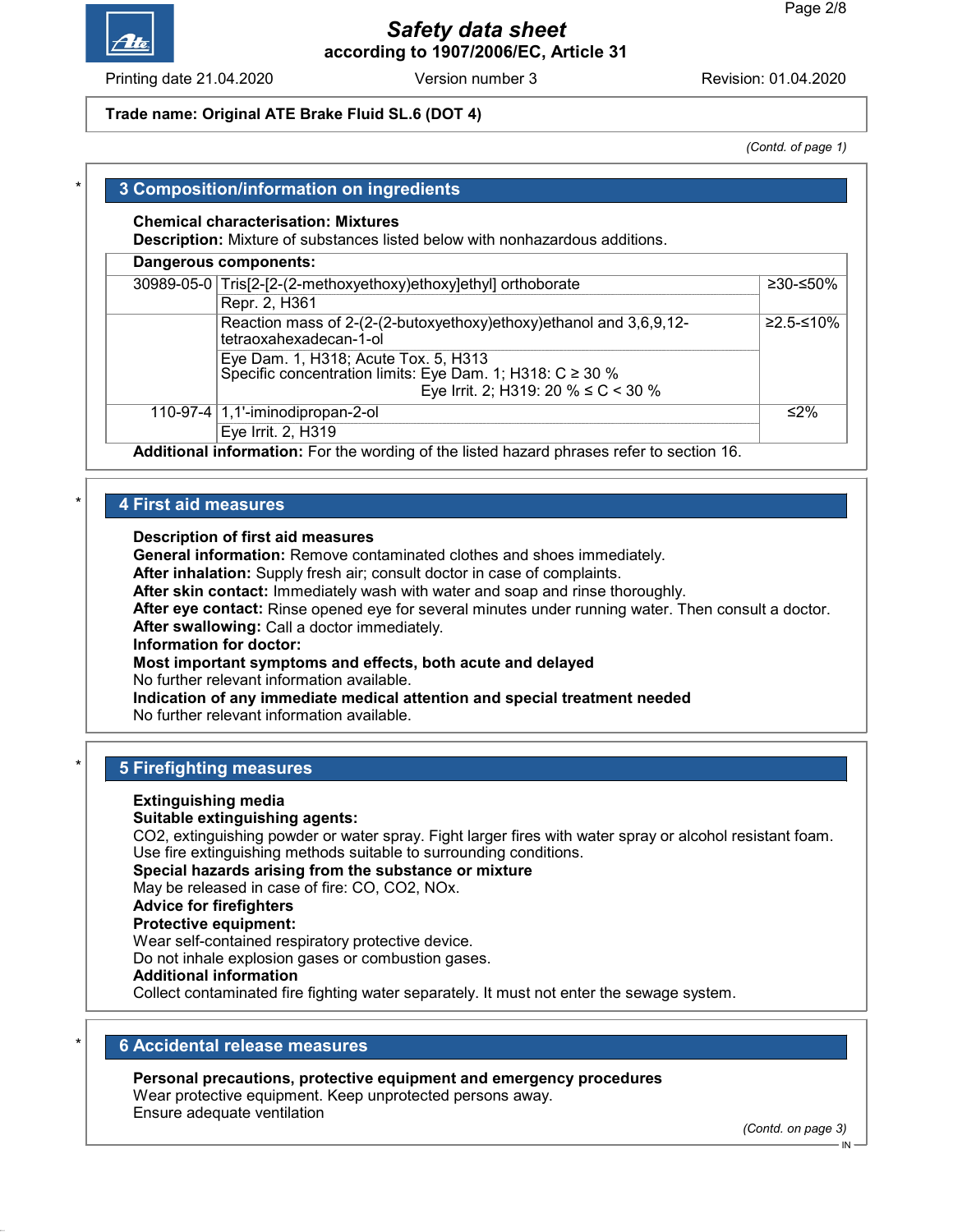

Printing date 21.04.2020 **Revision: 01.04.2020** Version number 3 Revision: 01.04.2020

(Contd. of page 2)

### Trade name: Original ATE Brake Fluid SL.6 (DOT 4)

### Environmental precautions:

Do not allow product to reach sewage system or any water course.

Do not allow to penetrate the ground/soil.

## Methods and material for containment and cleaning up:

Absorb with liquid-binding material (sand, diatomite, acid binders, universal binders).

Dispose of the material collected according to regulations.

### Reference to other sections

See Section 7 for information on safe handling.

See Section 8 for information on personal protection equipment.

See Section 13 for disposal information.

## **7 Handling and storage**

### Handling:

Precautions for safe handling Ensure good ventilation/exhaustion at the workplace. Information about fire - and explosion protection: Protect against electrostatic charges.

Conditions for safe storage, including any incompatibilities

Storage:

Requirements to be met by storerooms and receptacles: Storage at room temperature. Information about storage in one common storage facility: Store away from foodstuffs. Further information about storage conditions:

This product is hygroscopic.

Store in dry conditions.

Keep container tightly sealed.

Storage class according to TRGS 510: 10 combustible liquids.

Specific end use(s) No further relevant information available.

## 8 Exposure controls/personal protection

Additional information about design of technical facilities: No further data; see item 7.

#### Control parameters

### Ingredients with limit values that require monitoring at the workplace:

The product does not contain any relevant quantities of materials with critical values that have to be monitored at the workplace.

#### Exposure controls

### Personal protective equipment:

#### General protective and hygienic measures:

The usual precautionary measures are to be adhered to when handling chemicals.

Do not inhale gases / fumes / aerosols.

Avoid contact with the eyes and skin.

#### Respiratory protection:

Respiratory protection required in case of release of vapors / aerosols.

Use particulate filter with medium retention capacity for solid and liquid particles (eg EN 143 or 149, type P2 or FFP2).

### Protection of hands:

The glove material has to be impermeable and resistant to the product/ the substance/ the preparation. Selection of the glove material on consideration of the penetration times, rates of diffusion and the degradation

#### Material of gloves

The selection of the suitable gloves does not only depend on the material, but also on further marks of quality and varies from manufacturer to manufacturer.

(Contd. on page 4)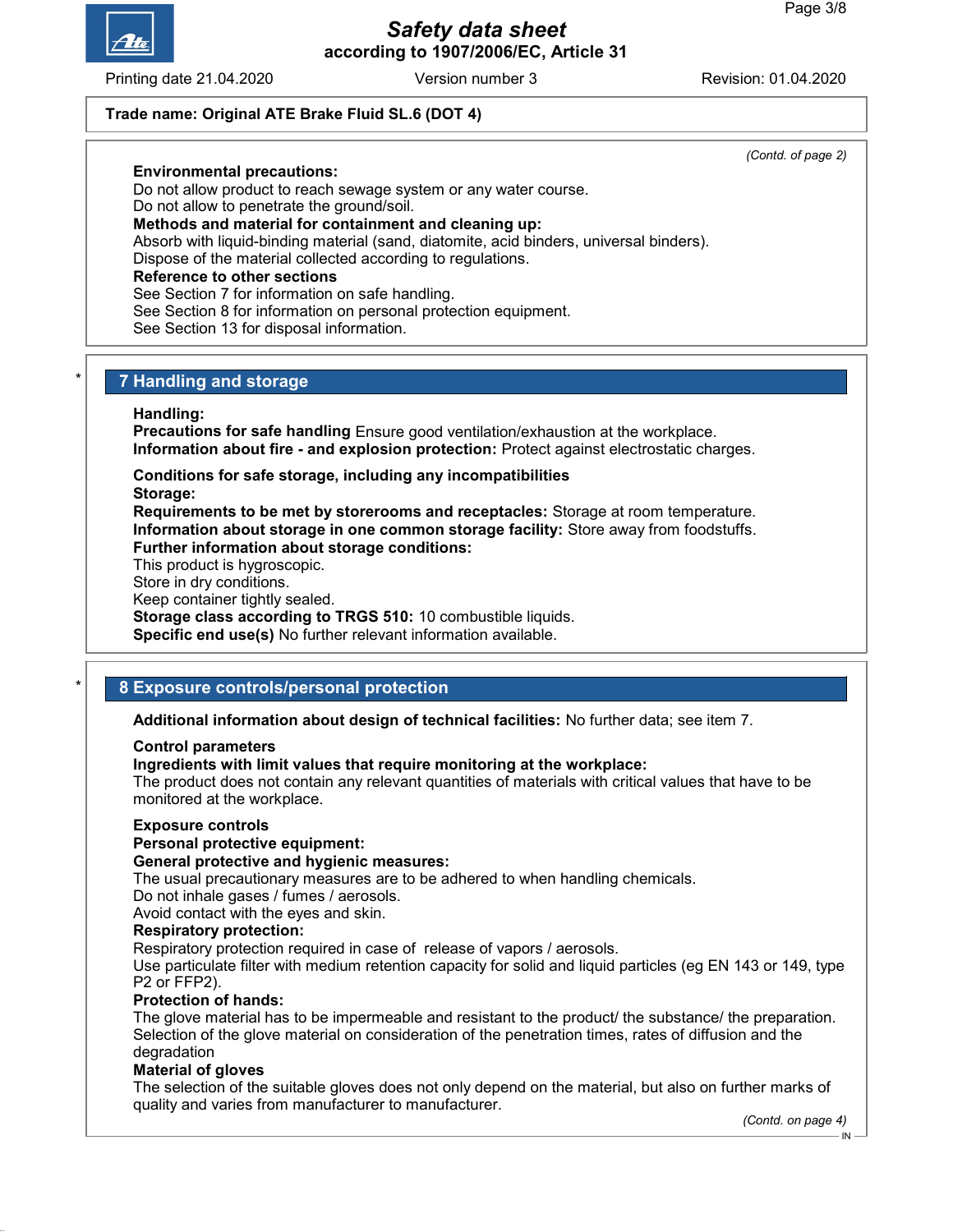

Printing date 21.04.2020 **Revision: 01.04.2020** Version number 3

(Contd. of page 3)

### Trade name: Original ATE Brake Fluid SL.6 (DOT 4)

### Penetration time of glove material

Butyl caoutchouc (butyl rubber): minimum breakthrough time 480 min; minimum layer thickness: 0.7 mm

NBR (nitrile rubber): minimum breakthrough time 30 min; minimum layer thickness: 0.4 mm The exact break trough time has to be found out by the manufacturer of the protective gloves and has to be observed.

Eye protection: Safety glasses

Body protection: Protective work clothing

Limitation and supervision of exposure into the environment

See section 6 and 7. No additional measures necessary.

Risk management measures

Use at industrial site in closed process with occasional controlled exposure or processes with equivalent containment conditions:

1 to 3 air changes per hour (90 % effectiveness) - basic standard of general ventilation

maximum 8 h exposure duration per day

maximum 40 °C process temperature

Use of functional fluids in small devices:

5 to 10 air changes per hour (70 % effectiveness) - good standard of controlled ventilation

maximum 8 h exposure duration per day

maximum 40 °C process temperature

| Information on basic physical and chemical properties         |                                               |  |
|---------------------------------------------------------------|-----------------------------------------------|--|
| <b>General Information</b>                                    |                                               |  |
| Appearance:<br>Form:                                          | Fluid                                         |  |
| Colour:                                                       | Yellow                                        |  |
| Odour:                                                        | Characteristic                                |  |
| <b>Odour threshold:</b>                                       | Not determined.                               |  |
| pH-value at 20 °C:                                            | 8 (ASTM D 1287)                               |  |
| <b>Change in condition</b>                                    |                                               |  |
| <b>Melting point/freezing point:</b>                          | <-70 °C (ASTM D 1177)                         |  |
| Initial boiling point and boiling range: 265 °C (ASTM D 1120) |                                               |  |
| Flash point:                                                  | 136 °C (ASTM D 7094 (closed cup))             |  |
| Flammability (solid, gas):                                    | Not applicable.                               |  |
| Ignition temperature:                                         | >300 °C (DIN 51794)                           |  |
| <b>Decomposition temperature:</b>                             | 360 °C (Analogy)                              |  |
| Auto-ignition temperature:                                    | Product is not selfigniting.                  |  |
| <b>Explosive properties:</b>                                  | Product does not present an explosion hazard. |  |
| <b>Explosion limits:</b>                                      |                                               |  |
| Lower:                                                        | Not determined.                               |  |
| Upper:                                                        | Not determined.                               |  |
| Vapour pressure at 20 °C:                                     | 0 hPa (Syracuse)                              |  |
| Density at 20 °C:                                             | 1.06 $g/cm^3$ (DIN 51757)                     |  |
| <b>Relative density</b>                                       | Not determined.                               |  |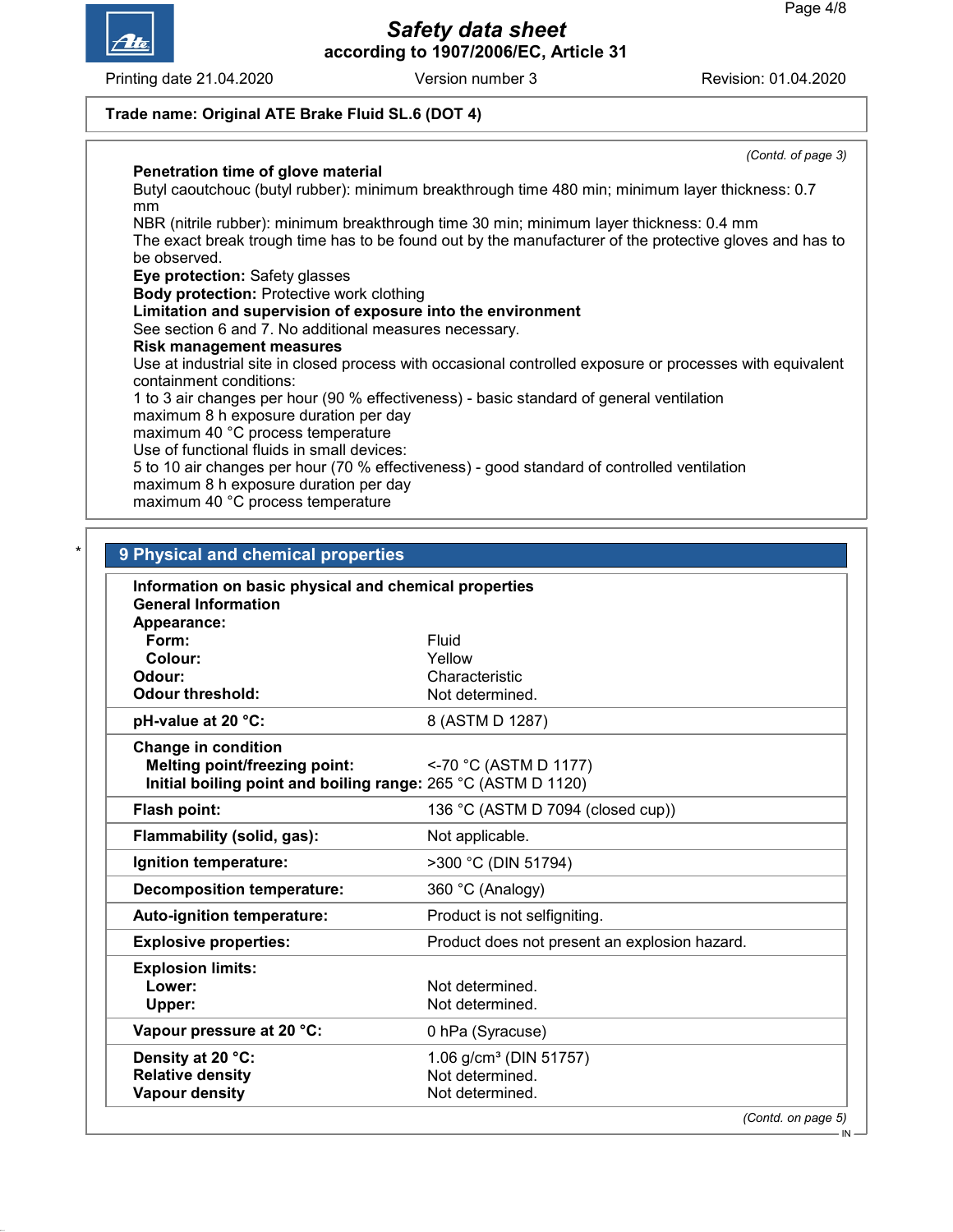

Printing date 21.04.2020 **Revision: 01.04.2020** Version number 3 Revision: 01.04.2020

#### Trade name: Original ATE Brake Fluid SL.6 (DOT 4)

|                                                      |                                                        | (Contd. of page 4) |
|------------------------------------------------------|--------------------------------------------------------|--------------------|
| <b>Evaporation rate</b><br>water:                    | Not determined.<br>Fully miscible.                     |                    |
| Partition coefficient: n-octanol/water:              | Not determined.                                        |                    |
| <b>Viscosity:</b><br>Dynamic:<br>Kinematic at 20 °C: | Not determined.<br>12.3 mm <sup>2</sup> /s (DIN 51562) |                    |
| <b>Solvent content:</b><br>Water:                    | $0.0\%$                                                |                    |
| Solids content:<br><b>Other information</b>          | 1.9%<br>No further relevant information available.     |                    |

### 10 Stability and reactivity

Reactivity No further relevant information available. Chemical stability Thermal decomposition / conditions to be avoided: No decomposition if used according to specifications. Possibility of hazardous reactions No dangerous reactions known. Conditions to avoid No further relevant information available. Incompatible materials: No further relevant information available. Hazardous decomposition products: Carbon monoxide and carbon dioxide Nitrogen oxides (NOx)

### 11 Toxicological information

Information on toxicological effects

Acute toxicity

LD/LC50 values relevant for classification:

30989-05-0 Tris[2-[2-(2-methoxyethoxy)ethoxy]ethyl] orthoborate

Oral LD50 >2,000 mg/kg (rat) (OECD 401)

Dermal LD50 >2,000 mg/kg (rat) (OECD 402)

Reaction mass of 2-(2-(2-butoxyethoxy)ethoxy)ethanol and 3,6,9,12-tetraoxahexadecan-1-ol

Oral LD50 >5,000 mg/kg (rat)

Dermal  $|LD50| > 3,000$  mg/kg (rabbit)

#### 110-97-4 1,1'-iminodipropan-2-ol

Oral LD50 >2,000 mg/kg (rat) (OECD 401)

Dermal  $|LD50|8,000$  mg/kg (rabbit)

### Primary irritant effect:

Skin corrosion/irritation No irritant effect.

Serious eye damage/irritation No irritating effect.

Respiratory or skin sensitisation No sensitising effects known.

CMR effects (carcinogenity, mutagenicity and toxicity for reproduction) Repr. 2

(Contd. on page 6)

IN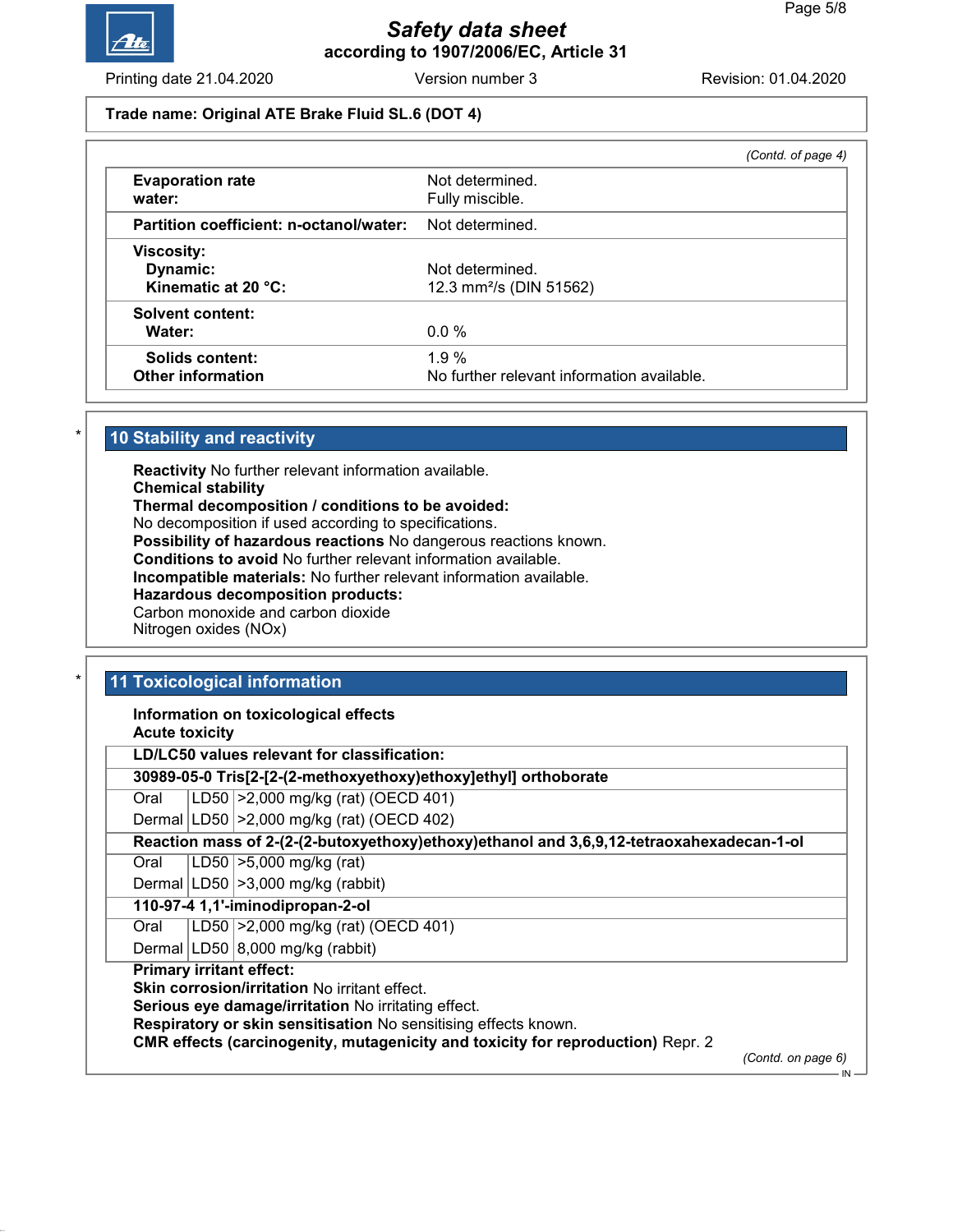

Printing date 21.04.2020 **Revision: 01.04.2020** Version number 3 Revision: 01.04.2020

### Trade name: Original ATE Brake Fluid SL.6 (DOT 4)

### Reproductive toxicity

Some evidence of adverse effects on development, based on animal experiments.

| <b>Toxicity</b>                                                 |                                                                                                                                                                                                                                                                                                                                                                       |  |  |  |
|-----------------------------------------------------------------|-----------------------------------------------------------------------------------------------------------------------------------------------------------------------------------------------------------------------------------------------------------------------------------------------------------------------------------------------------------------------|--|--|--|
| <b>Aquatic toxicity:</b>                                        |                                                                                                                                                                                                                                                                                                                                                                       |  |  |  |
| 30989-05-0 Tris[2-[2-(2-methoxyethoxy)ethoxy]ethyl] orthoborate |                                                                                                                                                                                                                                                                                                                                                                       |  |  |  |
| <b>EC50</b>                                                     | >100 mg/l (Algae) (72 h)                                                                                                                                                                                                                                                                                                                                              |  |  |  |
|                                                                 | >100 mg/l (daphnia) (48 h)                                                                                                                                                                                                                                                                                                                                            |  |  |  |
| <b>LC50</b>                                                     | >100 mg/L (fish) (96 h)                                                                                                                                                                                                                                                                                                                                               |  |  |  |
|                                                                 | Reaction mass of 2-(2-(2-butoxyethoxy)ethoxy)ethanol and 3,6,9,12-tetraoxahexadecan-1-ol                                                                                                                                                                                                                                                                              |  |  |  |
| <b>EC50</b>                                                     | $>100$ mg/l (Algae)                                                                                                                                                                                                                                                                                                                                                   |  |  |  |
| <b>LC50</b>                                                     | >100 mg/L (daphnia)                                                                                                                                                                                                                                                                                                                                                   |  |  |  |
|                                                                 | >100 mg/L (fish) (DIN 38412 96 h)                                                                                                                                                                                                                                                                                                                                     |  |  |  |
|                                                                 | 110-97-4 1,1'-iminodipropan-2-ol                                                                                                                                                                                                                                                                                                                                      |  |  |  |
|                                                                 | EC50 (static)   > 100 mg/l (Algae) (72 h)                                                                                                                                                                                                                                                                                                                             |  |  |  |
|                                                                 | >100 mg/l (daphnia) (92/69/EWG 48 h)                                                                                                                                                                                                                                                                                                                                  |  |  |  |
|                                                                 | LC50 (static)   > 100 mg/L (fish) (OECD 203 96 h)                                                                                                                                                                                                                                                                                                                     |  |  |  |
|                                                                 | Persistence and degradability No further relevant information available.<br>Other information: The product is easily biodegradable.<br><b>Behaviour in environmental systems:</b><br>Bioaccumulative potential No further relevant information available.<br>Mobility in soil No further relevant information available.<br><b>Additional ecological information:</b> |  |  |  |
| <b>General notes:</b><br>system.                                | Water hazard class 1 (German Regulation) (Self-assessment): slightly hazardous for water<br>Do not allow undiluted product or large quantities of it to reach ground water, water course or sewage<br>Results of PBT and vPvB assessment Not applicable.                                                                                                              |  |  |  |

## 13 Disposal considerations

### Waste treatment methods

Disposal should be based on the relevant state and local laws and regulations, the disposal process should avoid pollution of the environment.

#### Recommendation

After prior treatment product has to be disposed of in an incinerator for hazardous waste adhering to the regulations pertaining to the disposal of particularly hazardous waste.

### Uncleaned packaging:

## Recommendation:

Packagings that may not be cleansed are to be disposed of in the same manner as the product.

(Contd. on page 7)

IN

(Contd. of page 5)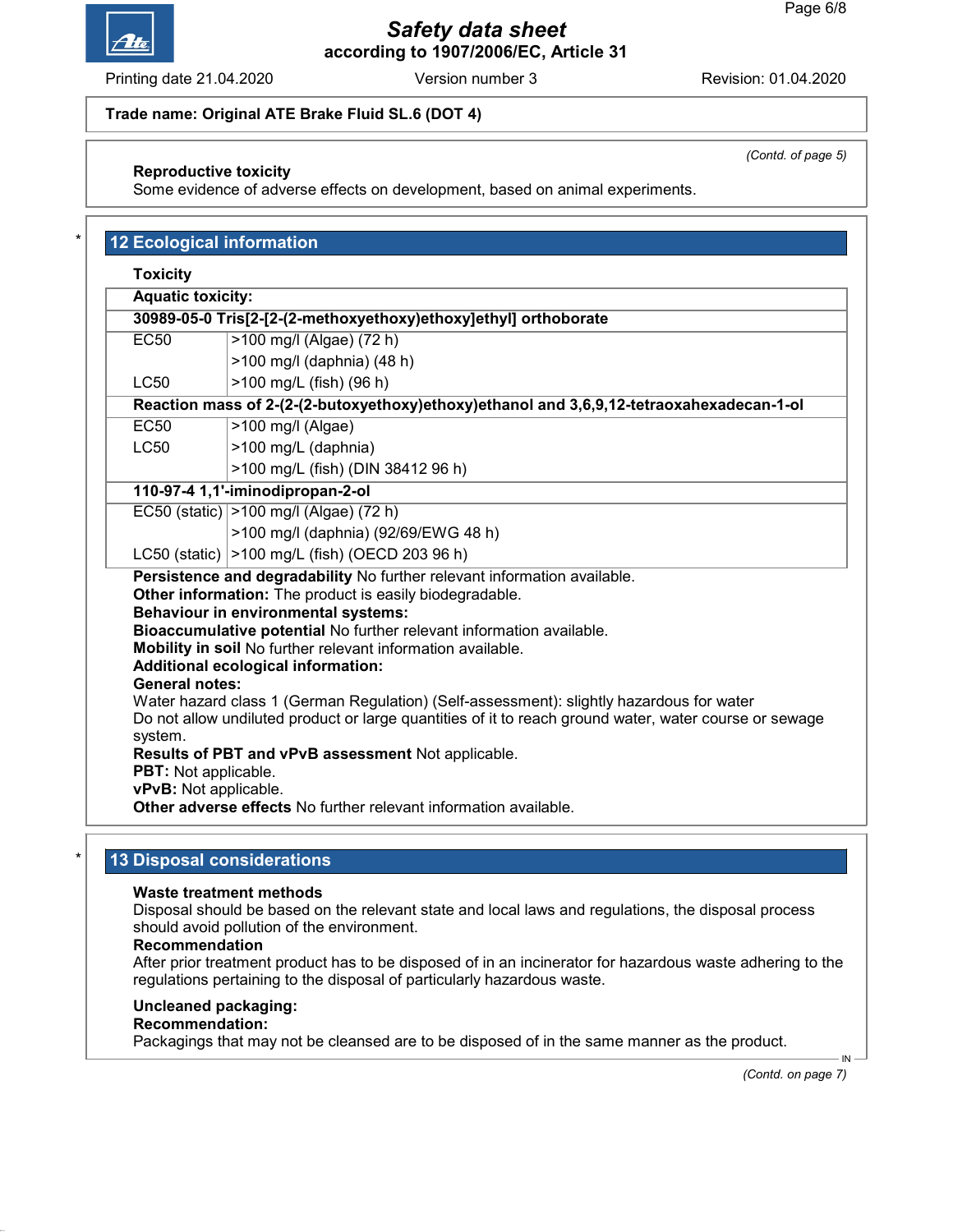

Printing date 21.04.2020 **Revision: 01.04.2020** Version number 3 Revision: 01.04.2020

### Trade name: Original ATE Brake Fluid SL.6 (DOT 4)

(Contd. of page 6)

| <b>UN-Number</b>                           |                 |
|--------------------------------------------|-----------------|
| ADR, ADN, IMDG, IATA                       | Void            |
| UN proper shipping name                    |                 |
| ADR, ADN, IMDG, IATA                       | Void            |
| <b>Transport hazard class(es)</b>          |                 |
| ADR, ADN, IMDG, IATA                       |                 |
| <b>Class</b>                               | Void            |
| Packing group                              |                 |
| ADR, IMDG, IATA                            | Void            |
| <b>Environmental hazards:</b>              |                 |
| <b>Marine pollutant:</b>                   | No              |
| Special precautions for user               | Not applicable. |
| Transport in bulk according to Annex II of |                 |
| <b>Marpol and the IBC Code</b>             | Not applicable. |

### 15 Regulatory information

Safety, health and environmental regulations/legislation specific for the substance or mixture

National regulations:

Information about limitation of use:

Employment restrictions concerning pregnant and lactating women must be observed.

Other regulations, limitations and prohibitive regulations

Substances of very high concern (SVHC) according to REACH, Article 57

None of the ingredients are listed.

Chemical safety assessment: A Chemical Safety Assessment has not been carried out.

### 16 Other information

This information is based on our present knowledge. However, this shall not constitute a guarantee for any specific product features and shall not establish a legally valid contractual relationship.

#### Relevant phrases

H313 May be harmful in contact with skin.

H318 Causes serious eye damage.

H319 Causes serious eye irritation.

H361 Suspected of damaging fertility or the unborn child.

Recommended restriction of use For industrial or professional purposes only.

#### Department issuing SDS:

Gefahrstoffmanagement Konzern

ate.sicherheit@contiautomotive.com

#### Abbreviations and acronyms:

ADR: Accord européen sur le transport des marchandises dangereuses par Route (European Agreement concerning the International Carriage of Dangerous Goods by Road) IMDG: International Maritime Code for Dangerous Goods

(Contd. on page 8)